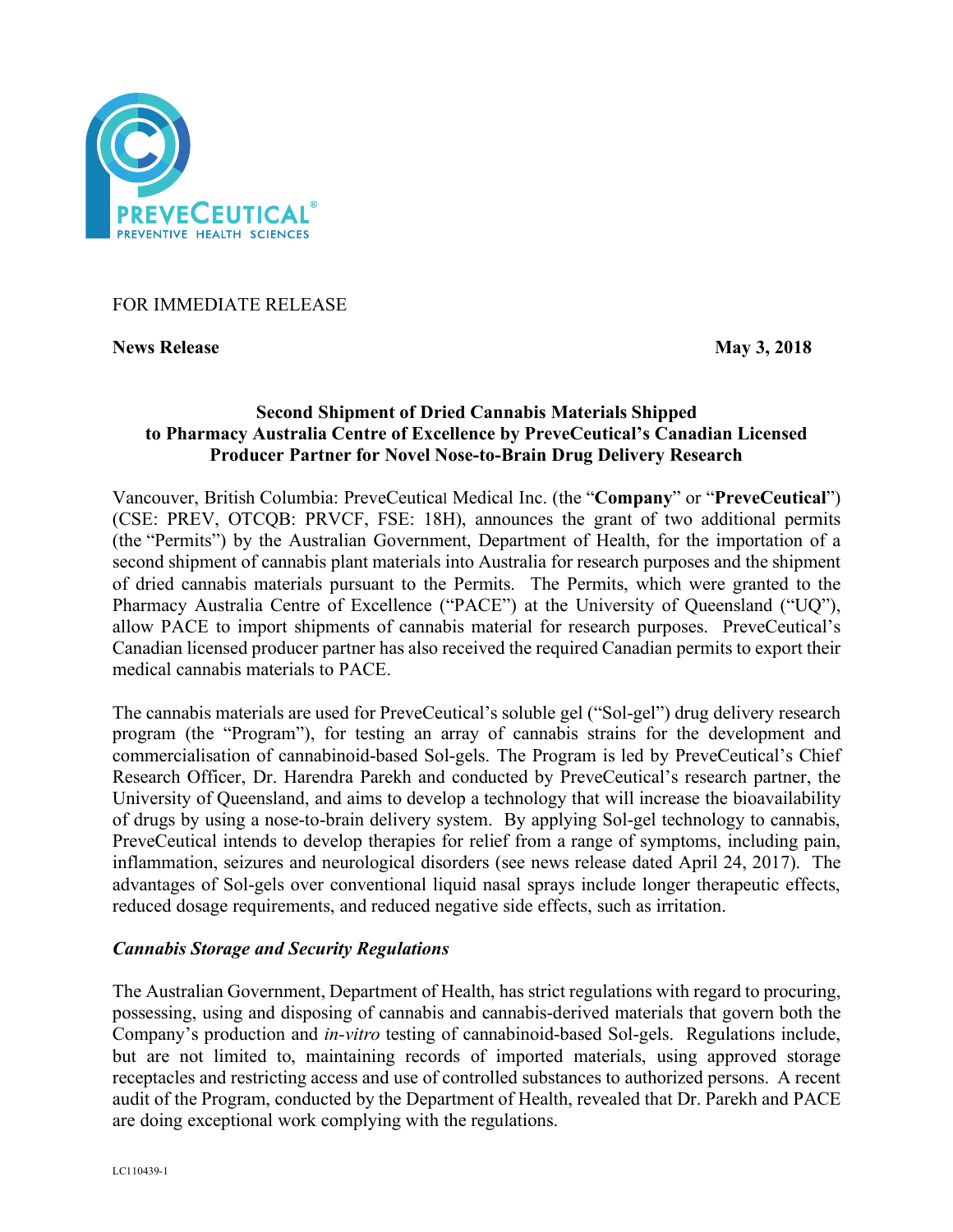## *About PreveCeutical*

PreveCeutical is a health sciences company that develops innovative options for preventive and curative therapies utilizing organic and nature identical products.

PreveCeutical aims to be a leader in preventive health sciences and currently has five research and development programs, including: dual gene therapy for curative and prevention therapies for diabetes and obesity; the Program; Nature Identical™ peptides for treatment of various ailments; non-addictive analgesic peptides as a replacement to the highly addictive analgesics such as morphine, fentanyl and oxycodone; and a therapeutic product for treating athletes who suffer from concussions (mild traumatic brain injury).

PreveCeutical sells CELLB9®, an Immune System Booster. CELLB9® is an oral solution containing polarized and potentiated essential minerals extracted from a novel peptide obtained from Caribbean Blue Scorpion venom. This product is available on the Company's website.

For more information about PreveCeutical, please visit www.PreveCeutical.com, follow us on Twitter: http://twitter.com/PreveCeuticals and Facebook: www.facebook.com/PreveCeutical.

## *On Behalf of the Board of Directors*

*"Stephen Van Deventer"* Chairman, CEO and President

## *For further information, please contact:*

Deanna Kress Director of Corporate Communications & Investor Relations +1-778-999-6063 deanna@PreveCeutical.com

#### *Forward-Looking Statements:*

LC110439-1 This news release contains forward-looking statements and forward-looking information (collectively, "forwardlooking statements") within the meaning of applicable Canadian and U.S. securities legislation, including the United States *Private Securities Litigation Reform Act of 1995*. All statements in this news release that are not purely historical are forward-looking statements and include any statements regarding beliefs, plans, expectations and orientations regarding the future including the Company's anticipated business plans, and the prospect of its ability and success in executing its proposed plans. Often, but not always, forward-looking statements can be identified by words such as "pro forma", "plans", "expects", "may", "should", "budget", "schedules", "estimates", "forecasts", "intends", "anticipates", "believes", "potential" or variations of such words including negative variations thereof and phrases that refer to certain actions, events or results that may, could, would, might or will occur or be taken or achieved. Such forward-looking statements include, among others, the ability of the Company to obtain necessary additional permits to import, export and complete the shipment of cannabis material from Canada to PACE, matters related to the Company's current and planned research and development programs, and matters related to the Company's future business plans and research programs. Actual results could differ from those projected in any forward-looking statements due to numerous factors including risks and uncertainties relating to the inability of the Company, to, among other things, obtain any required governmental, regulatory or stock exchange approvals, permits, consents or authorizations required, including Canadian Securities Exchange acceptance of any planned future activities, commercialise therapeutic and diagnostic technologies, execute its proposed business plans, pursue business partnerships, complete its research programs as planned and obtain the financing required to carry out its planned